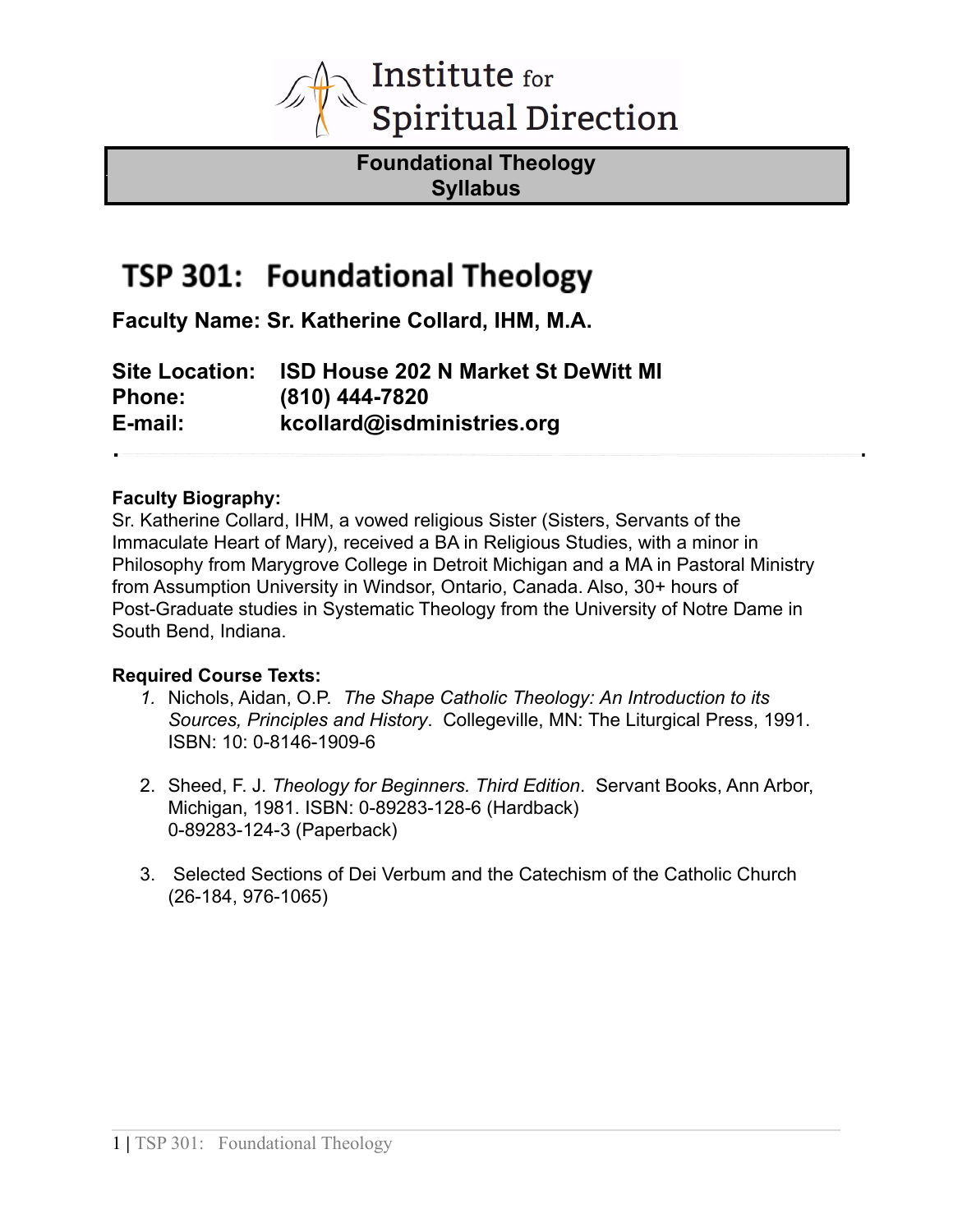

#### **Students enrolled in all Programs in Theological Studies are expected to have the following available as core texts for use in all classes:**

Senior, Don Ed.Catholic Study Bible. Oxford University Press, 1990. ISBN 0-19-528391-0 Paperback; ISBN 0-19-528389-9 Hardbound; ISBN 0-19-528277-9 Paperback expanded edition with concordance.

Flannery, OP. Austin, General Editor. The Basic Documents of Vatican Council II, Constitution. Decrees, Declamations, Costello Publishing Company, ISBN 0-918344-37-9.

United States Catholic Conference. Catechism of the CatholicChurch (Second Edition) (Paper). ISBN 1-57455-110-8.

United States Catholic Conference. United States Catholic Catechism for Adults (Paper). ISBN 1-57455-450-6.

## **Course Description:**

This course provides a contemporary overview of the foundational concepts and methodology in Theology. It examines such topics as faith, reason, and the human person, God, Jesus, the Holy Spirit, Scripture, Church, Creation, and Redemption as major doctrines of the Catholic Church.

#### **Learning Outcomes**

- Foundational Theology Students will gain an understanding of the foundational language, skills, methods and content of theology as a discipline and be able to apply them appropriately to ministry.
- Reflective Skills Students will learn to reflect on their world and experience through a theological lens.
- Collaborative Learning Students will apply their increasing theological understanding to both learning and teaching.

| <b>PROGRAM</b><br><b>LEARNING</b><br><b>OUTCOMES</b> | <b>COURSE OUTCOMES</b>                                                                                | <b>LEARNING</b><br><b>STRATEGIES</b>                                                                            | <b>ASSESSMENT</b><br><b>TOOLS/STRATEGIES</b>                                                       |
|------------------------------------------------------|-------------------------------------------------------------------------------------------------------|-----------------------------------------------------------------------------------------------------------------|----------------------------------------------------------------------------------------------------|
| <b>FOUNDATIONAL</b><br><b>THEOLOGY</b>               | Students will articulate a<br>beginning understanding of the<br>foundational concepts of<br>theology. | Students will<br>articulate their<br>understanding of<br>theological<br>concepts and terms<br>and integrate and | Students will earn points<br>each week on their<br>answers and responses<br>to the course material |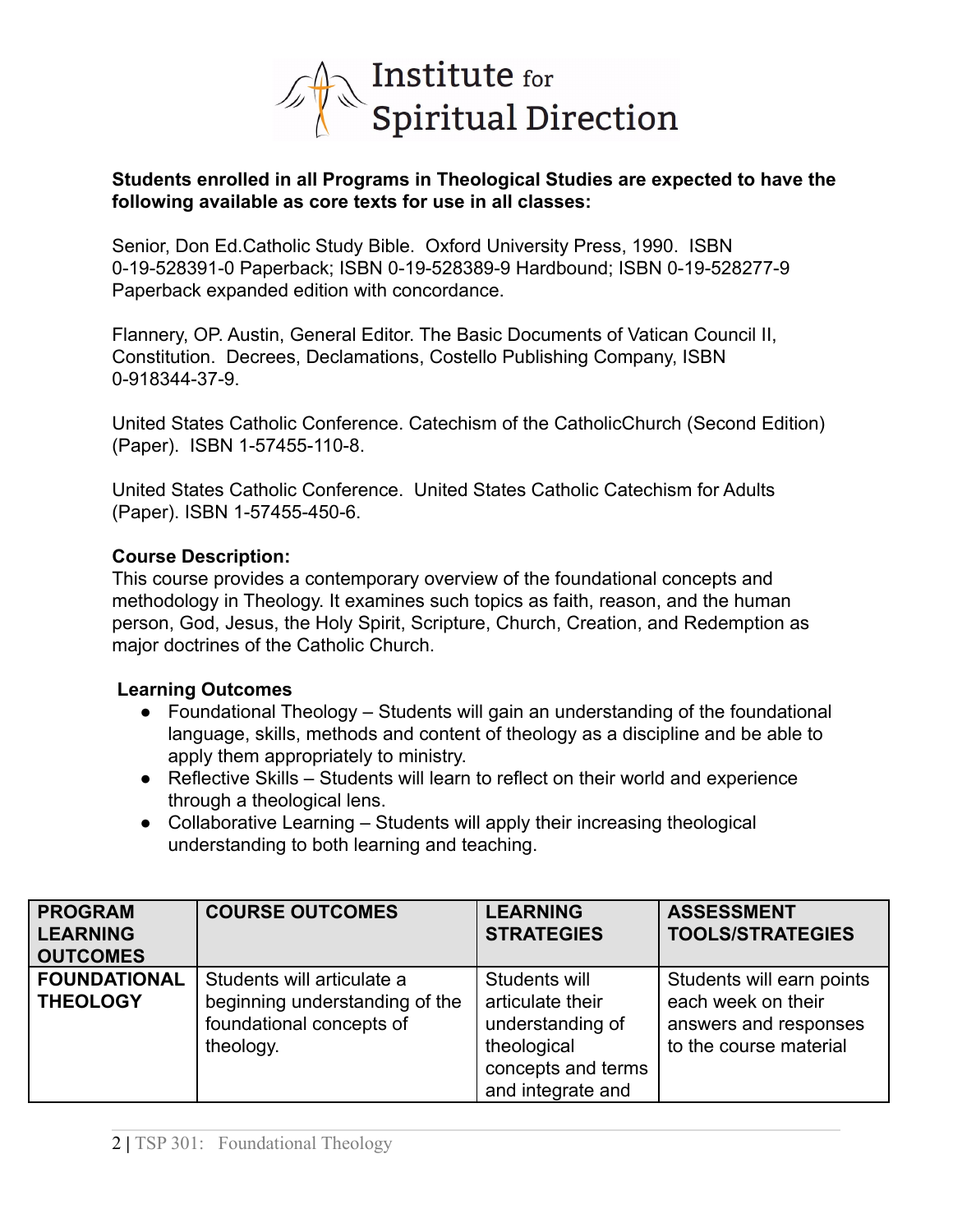

|                                         | Students will be able to<br>adequately define theological<br>terms presented in the course.<br>Students will recognize the<br>historical development of<br>theological constructs.<br>Students will synthesize and<br>integrate the theological<br>concepts presented. | synthesize those<br>concepts and terms<br>during class<br>discussions and<br>written material.                                                    | Students will be<br>evaluated by active<br>participation in class,<br>reflection papers, quizzes<br>and a final exam.                                   |
|-----------------------------------------|------------------------------------------------------------------------------------------------------------------------------------------------------------------------------------------------------------------------------------------------------------------------|---------------------------------------------------------------------------------------------------------------------------------------------------|---------------------------------------------------------------------------------------------------------------------------------------------------------|
| <b>REFLECTIVE</b><br><b>SKILLS</b>      | Students will reflect upon<br>theological constructs and<br>apply them to ministerial<br>situations.<br>Students will show a capacity<br>for theological reflection in their<br>own lives.                                                                             | Students will utilize<br>their reflection skills<br>on the concepts<br>presented in each<br>unit by writing the<br>required reflection<br>papers. | The ability to reflect on<br>the theological concepts<br>presented will be<br>evaluated through class<br>discussions and required<br>reflection papers. |
| <b>COLLABORATIVE</b><br><b>LEARNING</b> | Students will be able to utilize<br>the insights of other students in<br>their own learning process.<br>Students will be able to<br>analyze the perspectives of<br>other students.                                                                                     | Students will<br>develop and<br>expand their<br>concept of theology<br>and clarify their<br>thinking through<br>interaction with<br>peers         | Collaborative learning will<br>be evaluated by the<br>interaction of the<br>students. with other<br>students in class                                   |

## **Grading Policy and Scale**

## **Course Requirements:**

- 1. Completion of assigned readings and assignments each week.
- 2. Attendance and active participation each week. Attendance and active participation includes responding to other students' insights during class as well as voicing one's own theological insights based on the readings and discussions.
- 3. Submission of required reflection papers, as noted in the class assignment schedule.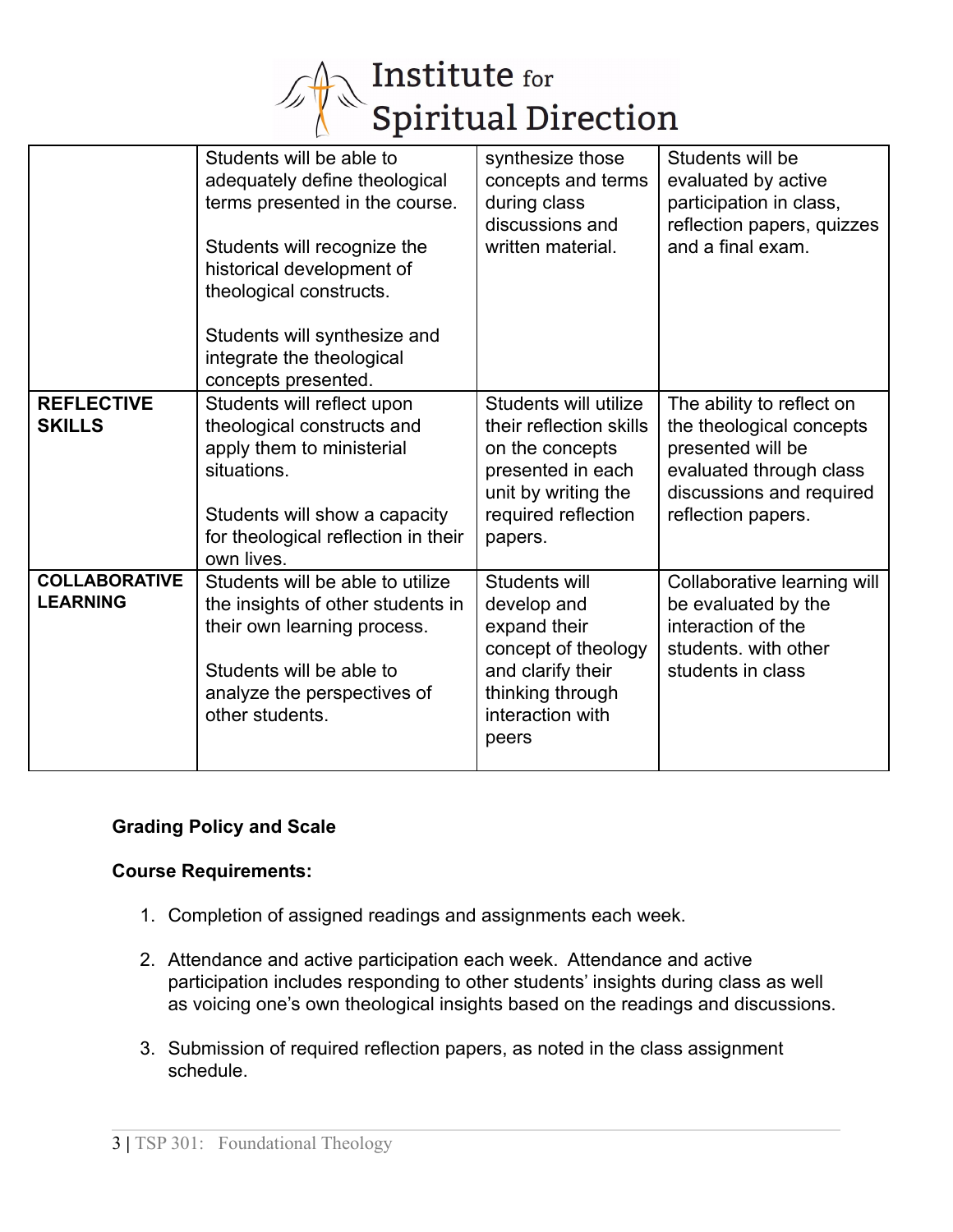

- 4. Successful completion of all "Pop" Quizzes.
- 5. Successful completion of Final Exam.

Total Possible Points for the Course = 1000.

| <b>Item</b>                    | <b>Points</b> | % of Grade |
|--------------------------------|---------------|------------|
| <b>Attendance &amp; Active</b> |               |            |
| Participation                  | 450           | 45%        |
| 4 Reflection Papers            | 350           | 35%        |
| 4 "Pop" Quizzes                | 100           | $10\%$     |
| Final Exam                     | 150           | 10%        |

| 920-1000 (97-100%)      | А |
|-------------------------|---|
| 820-919 (88-91%)        | B |
| 720-819 (78-81%)        | С |
| 620-719 (68-71%)        | D |
| Below 619 (Below<br>61% | Е |

## **Attendance Policy:**

Students are expected to be "present" for all classes. "Presence" is understood as physical attendance in class and participation in appropriate discussions. Students must contact the instructor if they plan on being absent from class. "Make-up" work will be assigned if deemed necessary by the instructor.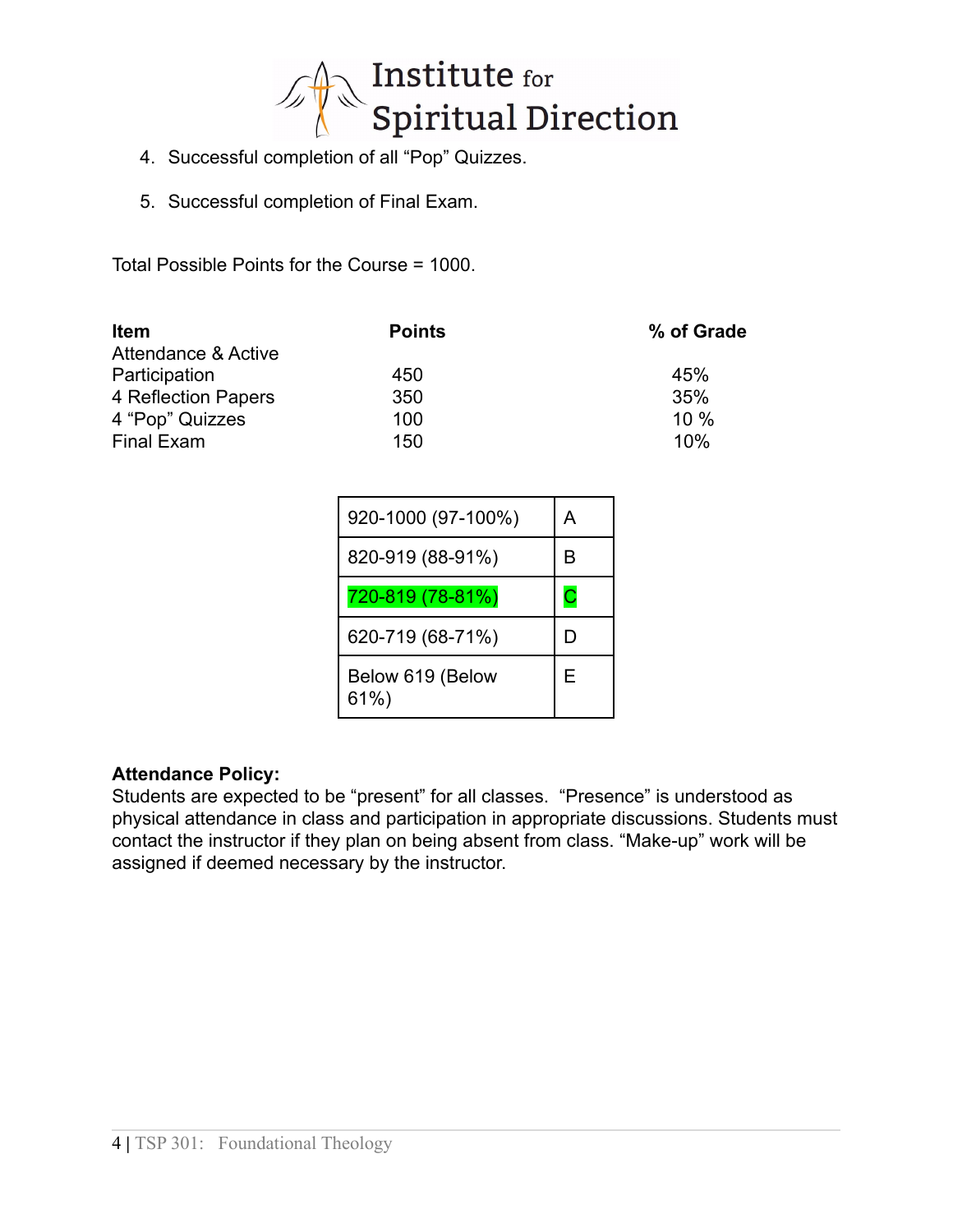

## **Students with Learning Disabilities:**

If a student is in need of an accommodation based on the impact of their disability, please contact the instructor to schedule an appointment to discuss the course format, anticipate your needs and explore potential accommodations. I rely on the Office for Students with Disabilities for assistance in verifying the need for accommodations and developing accommodation strategies. If you have not previously registered with the Office for Students with Disabilities, I encourage you to do so. Just a reminder, requests for accommodations are not retroactive.

## **Academic Dishonesty Policy:**

## **Definitions**

Academic dishonesty is unethical behavior which in any way violates the standards of scholarly conduct. It includes such behaviors as cheating on assignments or examinations, plagiarizing, submitting the same or essentially the same papers for more than one course without the consent of all instructors concerned, misappropriating library materials, or the destroying of or tampering with computer files. Also included in academic dishonesty is knowingly or intentionally helping another student violate any part of this policy.

Plagiarism is the failure to give credit for the use of material from outside sources. It includes, but is not limited to, verbatim use of a quote without quotation marks and adequate documentation, submission of a paper prepared by another person as one's own work, using the ideas, facts, words, or data of someone else and claiming them as your own, or not documenting ideas, facts, words, or data gathered during research.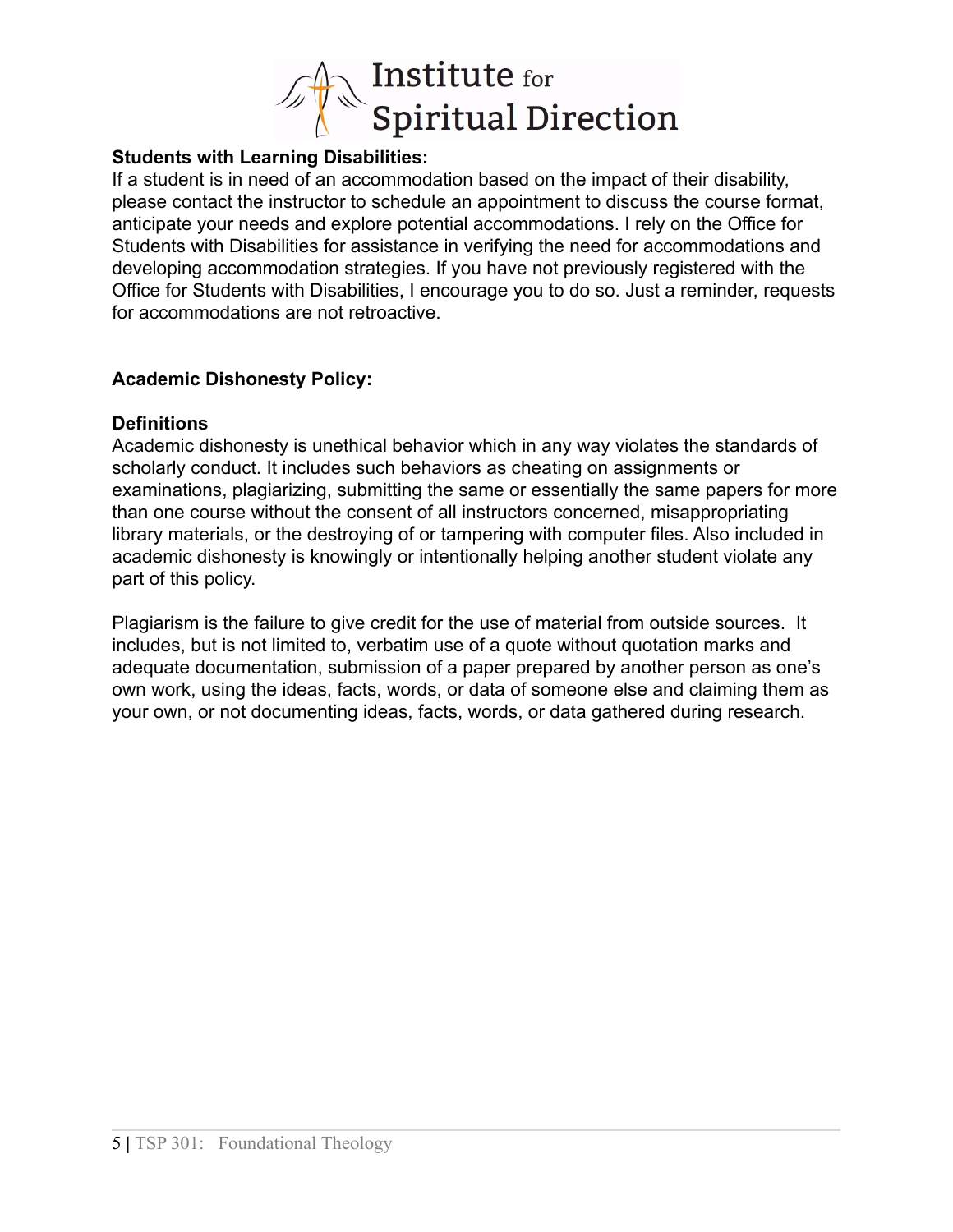

# **Foundational Theology**

## **Lesson 1**

- Orientation and Introduction of Course and Material
- Theology for Beginners  $\sim$  Chapter 1: Why Study Theology?
- The Shape of Catholic Theology  $\sim$  Chapter 1: The Habit of Theology
- The Shape of Catholic Theology  $\sim$  Chapter 2: The Task of Theology.

## **Lesson 2**

- Theology for Beginners  $\sim$  Chapter 2: Spirit.
- The Shape of Catholic Theology  $\sim$  Chapter 3: General Principles.
- The Shape of Catholic Theology  $\sim$  Chapter 4: The Existence and Concept of God.
- The Shape of Catholic Theology  $\sim$  Chapter 5: Theodicy and the Idea of Salvation

## **Lesson 3**

- Theology for Beginners  $\sim$  Chapter 3: In Infinite Spirit.
- The Shape of Catholic Theology ~ Chapter 6: The Possibility and Historicity of Revelation
- The Shape of Catholic Theology ~ Chapter 7: The Philosophical Principle of Order in Theology

## **Lesson 4**

- **●** Theology for Beginners ~ Chapter 4: The Blessed Trinity
- **●** Theology for Beginners ~ Chapter 5: The Three Persons
- **●** Theology for Beginners ~ Chapter 6: The Human Mind and Doctrine of the Trinity

## **Lesson 5**

- **●** Theology for Beginners ~ Chapter 7: Creation
- **●** Theology for Beginners ~ Chapter 8: The Nature of Man
- **●** Theology for Beginners ~ Chapter 9: The Supernatural Life
- **●** Theology for Beginners ~ Chapter 10: The Sin at Our Origin